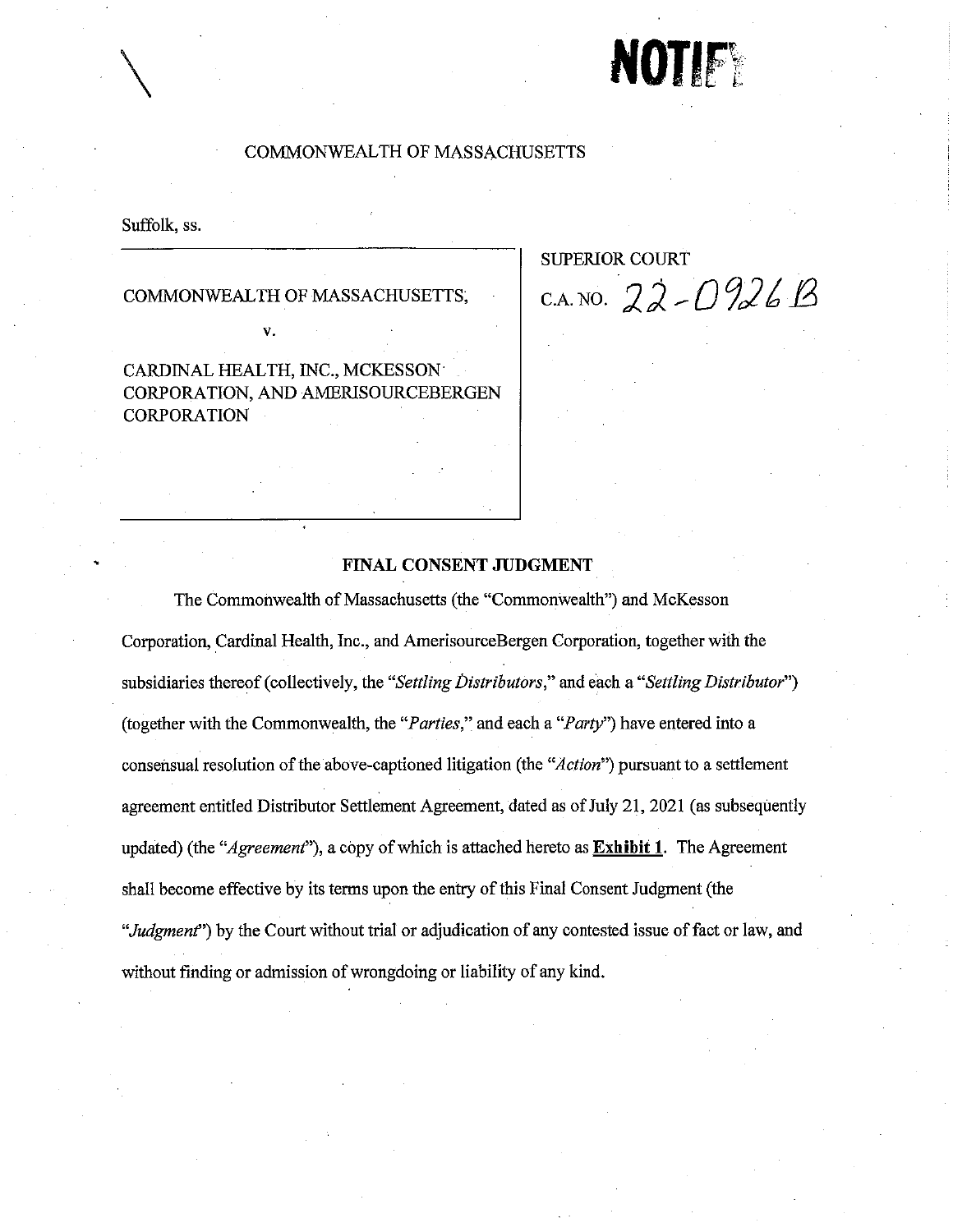#### **RECITALS:**

1. Each Party warrants and represents that it engaged in arm's-length negotiations in good faith. In hereby executing the Agreement, the Parties intend to effect a good-faith settlement.

2. The Commonwealth has determined that the Agreement is in the public interest.

3. The Settling Distributors deny the allegations against them and that they have any liability whatsoever to the Commonwealth, its Subdivisions, and/or (a) any of the Commonwealth's or Subdivisions' departments, agencies, divisions, boards, commissions, districts, instrumentalities of any kind and attorneys, including its Attorney General, and any person in his or her official capacity whether elected or appointed to serve any of the foregoing and any agency, person, or other entity claiming by or through any of the foregoing, (b) any public entities, public instrumentalities, public educational institutions, unincorporated districts, fire districts, and other Special Districts, and (c) any person or entity acting in a *parens patriae*, sovereign, quasi-sovereign, private attorney general, *qui tam*, taxpayer, or other capacity seeking relief on behalf of or generally applicable to the general public.

4. The Parties recognize that a final resolution of this Action through the adversarial process would likely require protracted litigation, the outcome of which is uncertain.

5. Therefore, without any admission of liability or wrongdoing by the Settling Distributors or any other Released Entities (as defined in the Agreement), the Parties now mutually consent to the entry of this Judgment and agree to dismissal of the claims with prejudice pursuant to the terms of the Agreement to avoid the delay, expense, inconvenience, and uncertainty of protracted litigation.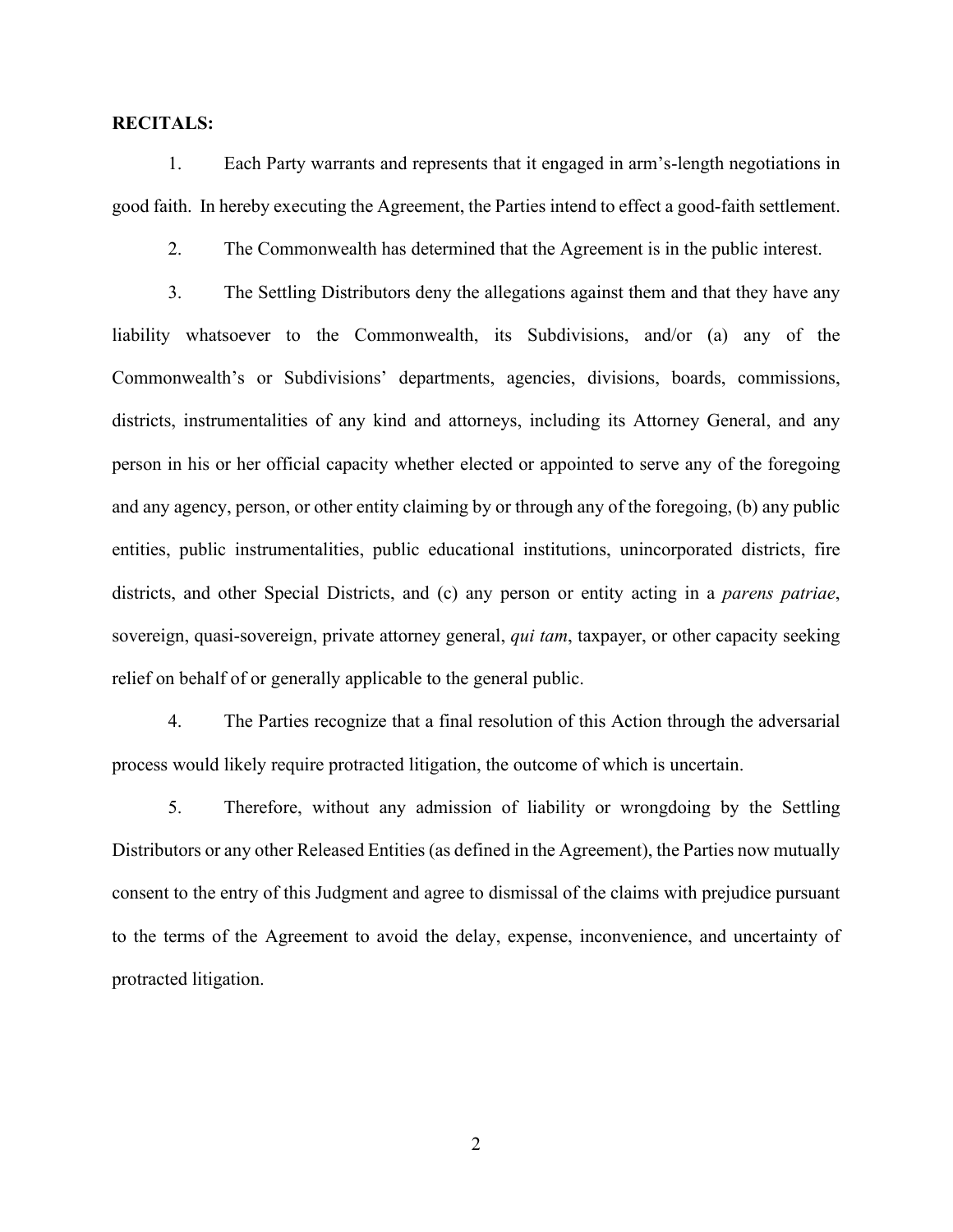#### **NOW THEREFORE, IT IS HEREBY ORDERED, ADJUDGED AND DECREED THAT:**

In consideration of the mutual promises, terms, and conditions set forth in the Agreement, the adequacy of which is hereby acknowledged by all Parties, it is agreed by and between the Settling Distributors and the Commonwealth, and adjudicated by the Court, as follows:

1. The foregoing Recitals are incorporated herein and constitute an express term of this Judgment.

2. The Parties have entered into a full and final settlement of all Released Claims of Releasors against the Settling Distributors (including but not limited to the Commonwealth) and the Released Entities pursuant to the terms and conditions set forth in the Agreement.

3. The Conditions to Effectiveness of Agreement set forth in Section VIII.A-B of the Agreement have been satisfied.

4. The "Definitions" set forth in Section I of the Agreement are incorporated by reference into this Judgment. The Commonwealth is a "Settling State" within the meaning of the Agreement. Unless otherwise defined herein, capitalized terms in this Judgment shall have the same meaning given to them in the Agreement.

5. The Parties agree that the Court has jurisdiction over the subject matter of the Action and over the Parties with respect to the Action and this Judgment. This Judgment shall not be construed or used as a waiver of any jurisdictional defense the Settling Distributors or any other Released Entity may raise in any other proceeding.

6. The Court finds that the Agreement was entered into in good faith.

7. The Court finds that entry of this Judgment is in the public interest and reflects a negotiated settlement agreed to by the Parties. The Action is resolved fully and finally by entry of this Judgment, which shall have the effect of dismissing the Action with prejudice, subject to a retention of jurisdiction by the Court as provided herein and in the Agreement.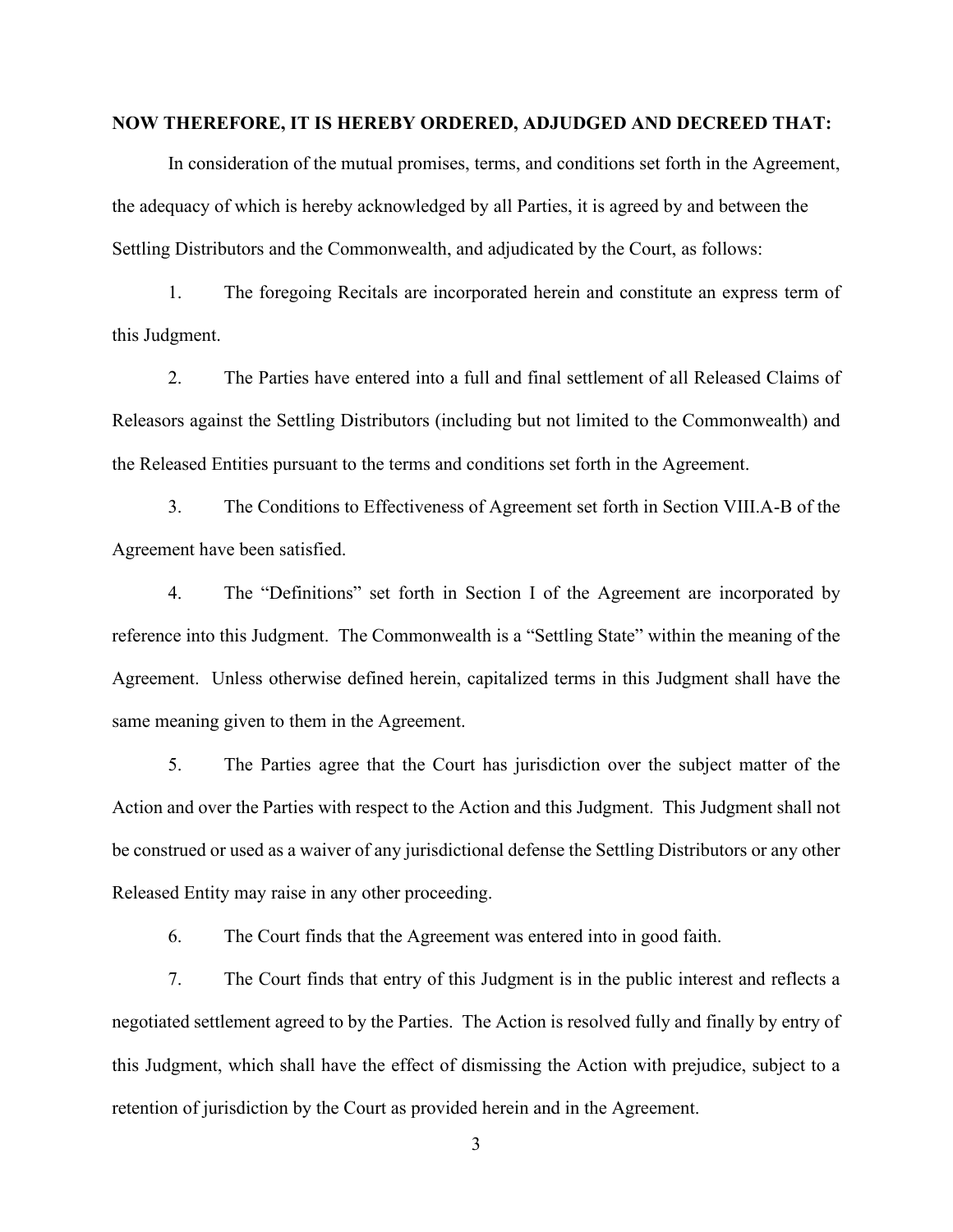8. By this Judgment, the Agreement is hereby approved by the Court, and the Court hereby adopts the Agreement's terms as its own determination of this matter and the Parties' respective rights and obligations.

9. The Court shall have authority to resolve disputes identified in Section VI.F.1 of the Agreement, governed by the rules and procedures of the Court.

10. Payments. The Settling Distributors shall pay the Global Settlement Abatement Amounts and Additional Restitution allocable to Massachusetts in accordance with the Agreement. Global Settlement Abatement Amounts shall be allocated and utilized in accordance with the *Massachusetts State-Subdivision Agreement*, a copy of which is attached hereto as **Exhibit 2** and incorporated herein by reference. For avoidance of doubt, only Subdivisions that have accepted the terms of the Agreement, including the releases provided therein, shall be eligible to receive Global Settlement Abatement Amounts. Additional Restitution<sup>1</sup> shall be allocated:  $60\%$  to the Opioid Recovery and Remediation Trust Fund established pursuant to M.G.L. c. 10, §35OOO to mitigate the impacts of the opioid epidemic in the Commonwealth; and 40% to an account held by the Office of the Attorney General, pursuant to G.L. c. 12 § 4A, to be used in the Attorney General's sole discretion to support efforts to enforce compliance with state and federal laws and regulations that protect Massachusetts health care consumers or otherwise support initiatives to assist Massachusetts health care consumers and programs. Nothing in this paragraph shall be interpreted to be inconsistent with the provisions of Sections IX or V, or any other section of the Agreement.

<sup>1</sup> Additional Restitution consists of amounts paid to Settling States that did not retain contingency fee counsel. *See* Agreement Section IX, Ex. N.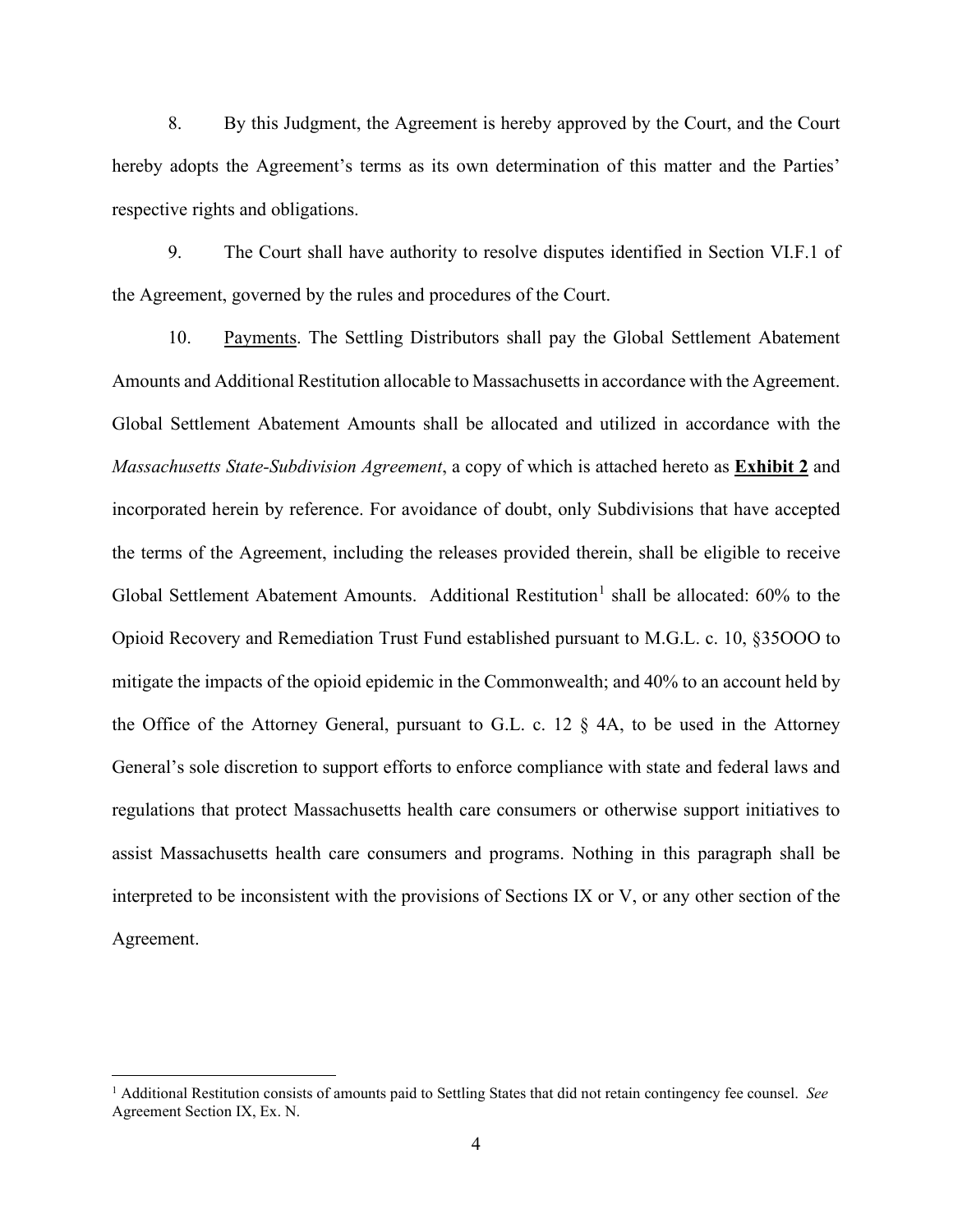11. Injunctive Relief. The Settling Distributors shall implement the injunctive relief set forth in Exhibit P to the Agreement<sup>2</sup> and incorporated into this Judgment as if fully set forth herein, in accordance with the Agreement.

12. Release. The Parties acknowledge that the Attorney General Release attached hereto as **Exhibit 3** ("*AG Release*") and incorporated by reference herein**,** is an integral part of this Judgment. Pursuant to the Agreement and the AG Release to the maximum extent of the Attorney General's power, the Settling Distributors and the other Released Entities are, as of the Effective Date, released from any and all Released Claims as provided in the Agreement. Further, the provisions set forth in Section XI of the Agreement are incorporated by reference into this Judgment as if fully set forth herein. The Parties acknowledge, and the Court finds, that those provisions are an integral part of the Agreement and this Judgment, and shall govern the rights and obligations of all participants in the settlement. Any modification of those rights and obligations may be made based only on a writing signed by all affected parties and approved by the Court.

13. Release of Unknown Claims. The Commonwealth expressly waives, releases, and forever discharges any and all provisions, rights, and benefits conferred by any law of any state or territory of the United States or other jurisdiction, or principle of common law, which is similar, comparable, or equivalent to § 1542 of the California Civil Code, which reads:

> **General Release; extent.** A general release does not extend to claims that the creditor or releasing party does not know or suspect to exist in his or her favor at the time of executing the release that, if known by him or her, would have materially affected his or her settlement with the debtor or released party.

The Commonwealth may hereafter discover facts other than or different from those which it knows, believes, or assumes to be true with respect to the Released Claims, but the Commonwealth

<sup>&</sup>lt;sup>2</sup> The Agreement, together with all of its exhibits, is attached hereto as Exhibit 1.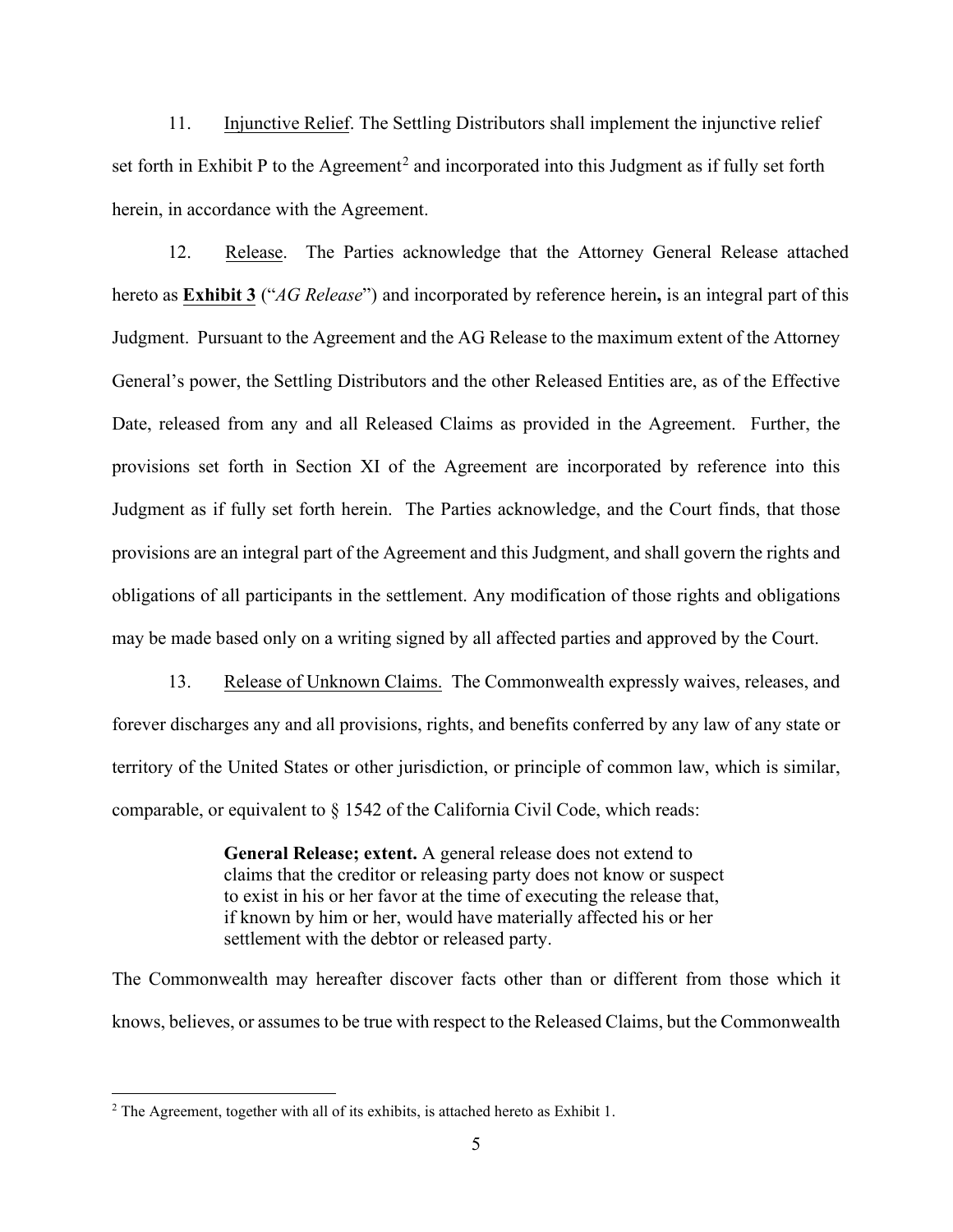expressly waived and fully, finally, and forever settled, released and discharged, through the Agreement and AG Release, any and all Released Claims that may exist as of the Effective Date but which the Commonwealth does not know or suspect to exist, whether through ignorance, oversight, error, negligence or through no fault whatsoever, and which, if known, would have materially affected the Commonwealth's decision to enter into the Agreement.

14. Costs and Fees. The Parties will bear their own costs and attorneys' fees except as otherwise provided in the Agreement.

15. No Admission of Liability. The Settling Distributors are consenting to this Judgment solely for the purpose of effectuating the Agreement, and nothing contained herein may be taken as or construed to be an admission or concession of any violation of law, rule, or regulation, or of any other matter of fact or law, or of any liability or wrongdoing, all of which the Settling Distributors expressly deny. None of the Settling Distributors or any other Released Entity admits that it caused or contributed to any public nuisance, and none of the Settling Distributors or any other Released Entity admits any wrongdoing that was or could have been alleged by the Commonwealth, its Participating Subdivisions, or any other person or entity. No part of this Judgment shall constitute evidence of any liability, fault, or wrongdoing by the Settling Distributors or any other Released Entity. The Parties acknowledge that payments made pursuant to paragraph 10 herein are Compensatory Restitution Amounts and are properly characterized as described in Section V.F of the Agreement.

16. No Waiver. This Judgment is entered based on the Agreement without trial or adjudication of any contested issue of fact or law or finding of liability of any kind. This Judgment shall not be construed or used as a waiver of any Settling Distributor's right, or any other Released Entity's right, to defend itself from, or make any arguments in, any other regulatory, governmental,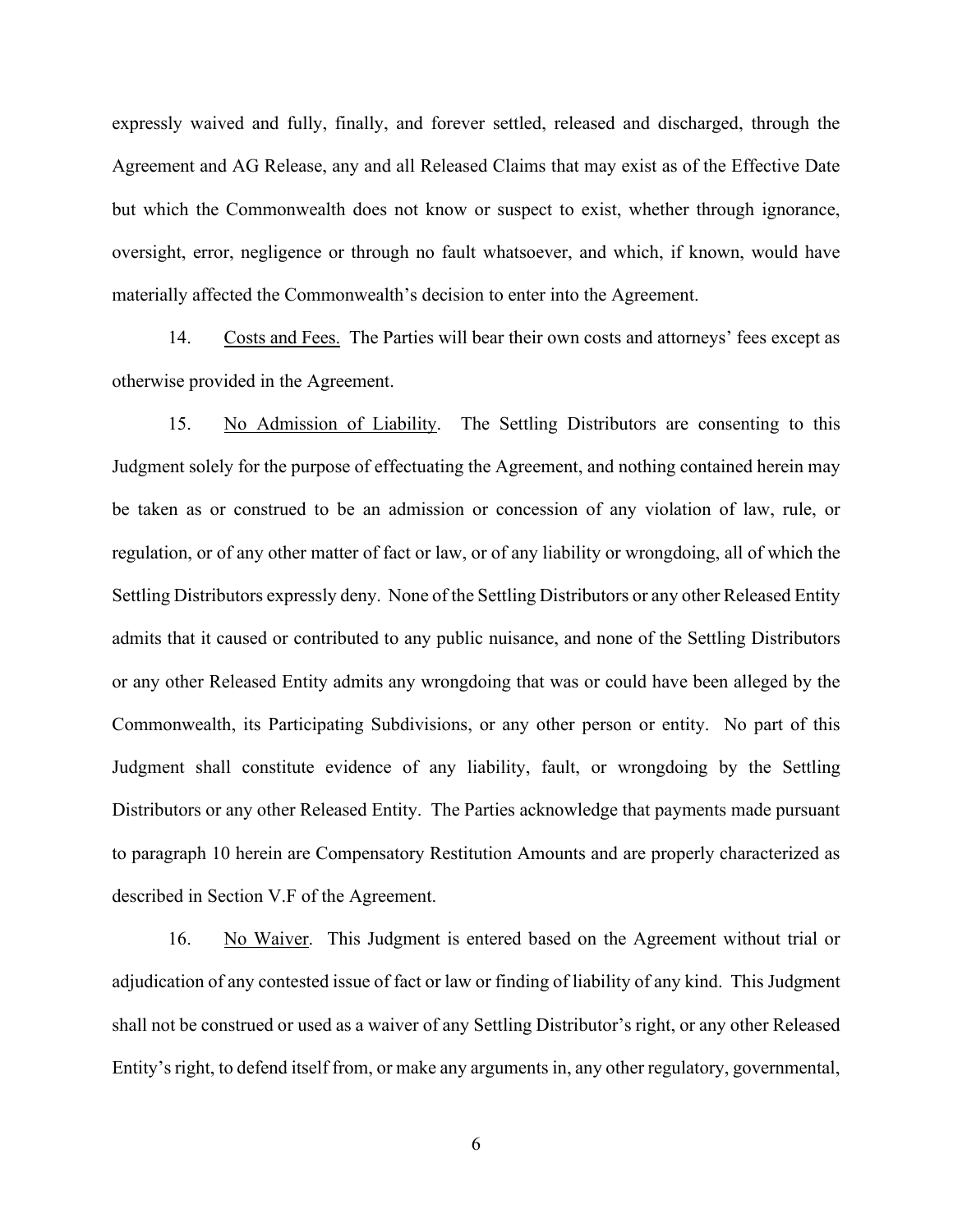private individual, or class claims or suits relating to the subject matter or terms of this Judgment. Notwithstanding the foregoing, the Commonwealth may enforce the terms of this Judgment as expressly provided in the Agreement.

17. No Private Right of Action. This Judgment is not intended for use by any third party for any purpose, including submission to any court for any purpose, except pursuant to Section VI.A of the Agreement. Except as expressly provided in the Agreement, no portion of the Agreement or this Judgment shall provide any rights to, or be enforceable by, any person or entity that is not a Settling State or Released Entity. The Commonwealth shall allow Participating Subdivisions in the Commonwealth to notify it of any perceived violations of the Agreement or this Judgment. No Settling State, including the Commonwealth, may assign or otherwise convey any right to enforce any provision of the Agreement.

18. Admissibility. It is the intent of the Parties that this Judgment not be admissible in other cases against the Settling Distributors or binding on the Settling Distributors in any respect other than in connection with the enforcement of this Judgment or the Agreement. For the avoidance of doubt, nothing herein shall prohibit a Settling Distributor from entering this Judgment or the Agreement into evidence in any litigation or arbitration concerning (1) a Settling Distributor's right to coverage under an insurance contract or (2) the enforcement of the releases provided for by the Agreement and this Judgment.

19. Preservation of Privilege. Nothing contained in the Agreement or this Judgment, and no act required to be performed pursuant to the Agreement or this Judgment, is intended to constitute, cause, or effect any waiver (in whole or in part) of any attorney-client privilege, work product protection, or common interest/joint defense privilege, and each Party agrees that it shall not make or cause to be made in any forum any assertion to the contrary.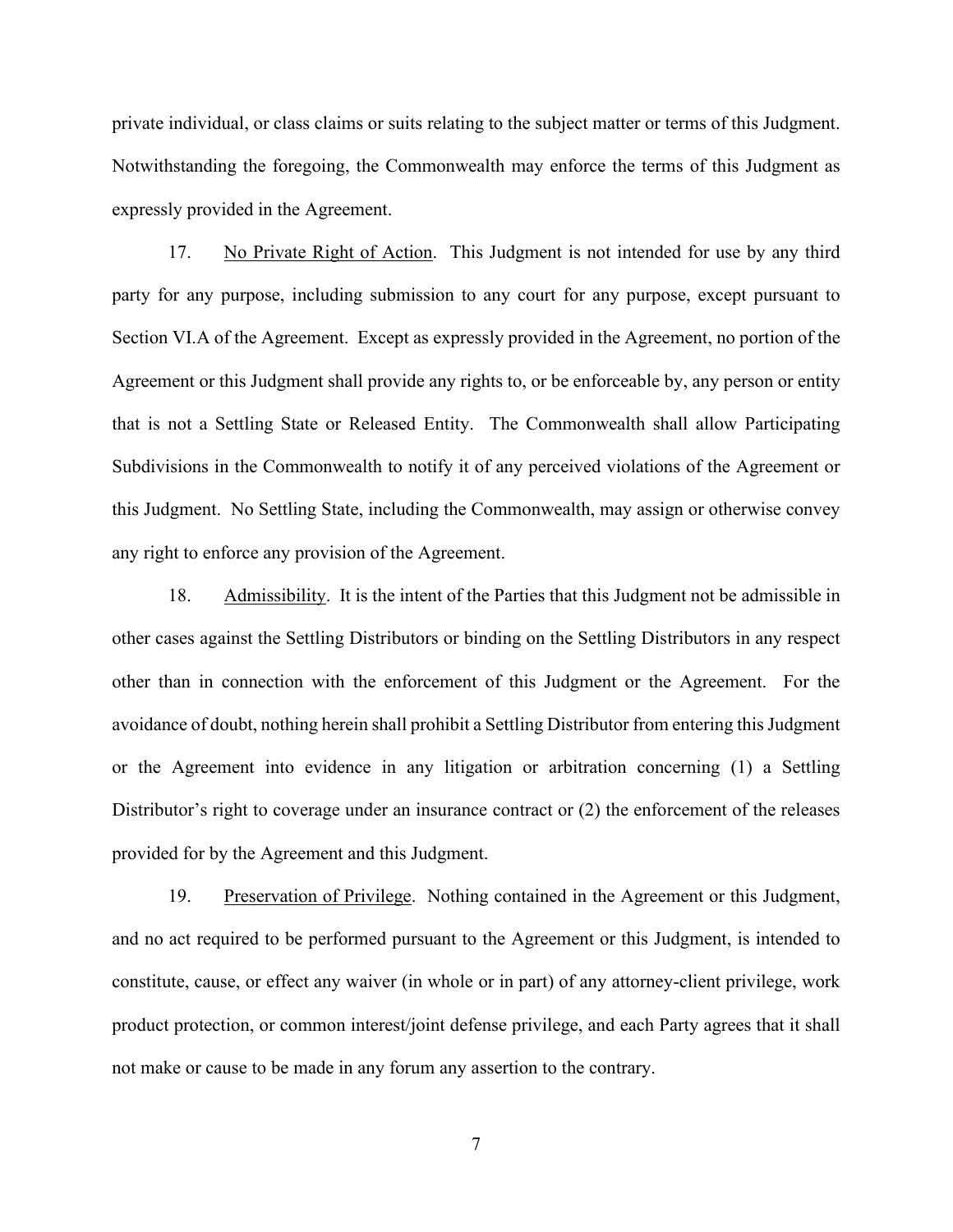20. Mutual Interpretation. The Parties agree and stipulate that the Agreement was negotiated on an arm's-length basis between parties of equal bargaining power and was drafted jointly by counsel for each Party. Accordingly, the Agreement is incorporated herein by reference and shall be mutually interpreted and not construed in favor of or against any Party, except as expressly provided for in the Agreement.

21. Retention of Jurisdiction. The Court shall retain jurisdiction of the Parties for the limited purpose of the resolution of disputes identified in Section VI.F.1 of the Agreement. The Court shall have jurisdiction over Participating Subdivisions in the Commonwealth for the limited purposes identified in the Agreement.

22. Successors and Assigns. This Judgment is binding on each of the Settling Distributor's successors and assigns.

23. Modification. Neither the court nor a party may modify the Agreement, any exhibit or form attached thereto, or this Judgment without the consent of the Commonwealth and the Settling Distributors, or as provided for in Section XIV.U of the Agreement.

# \*\* REMAINDER OF PAGE LEFT INTENTIONALLY BLANK \*\*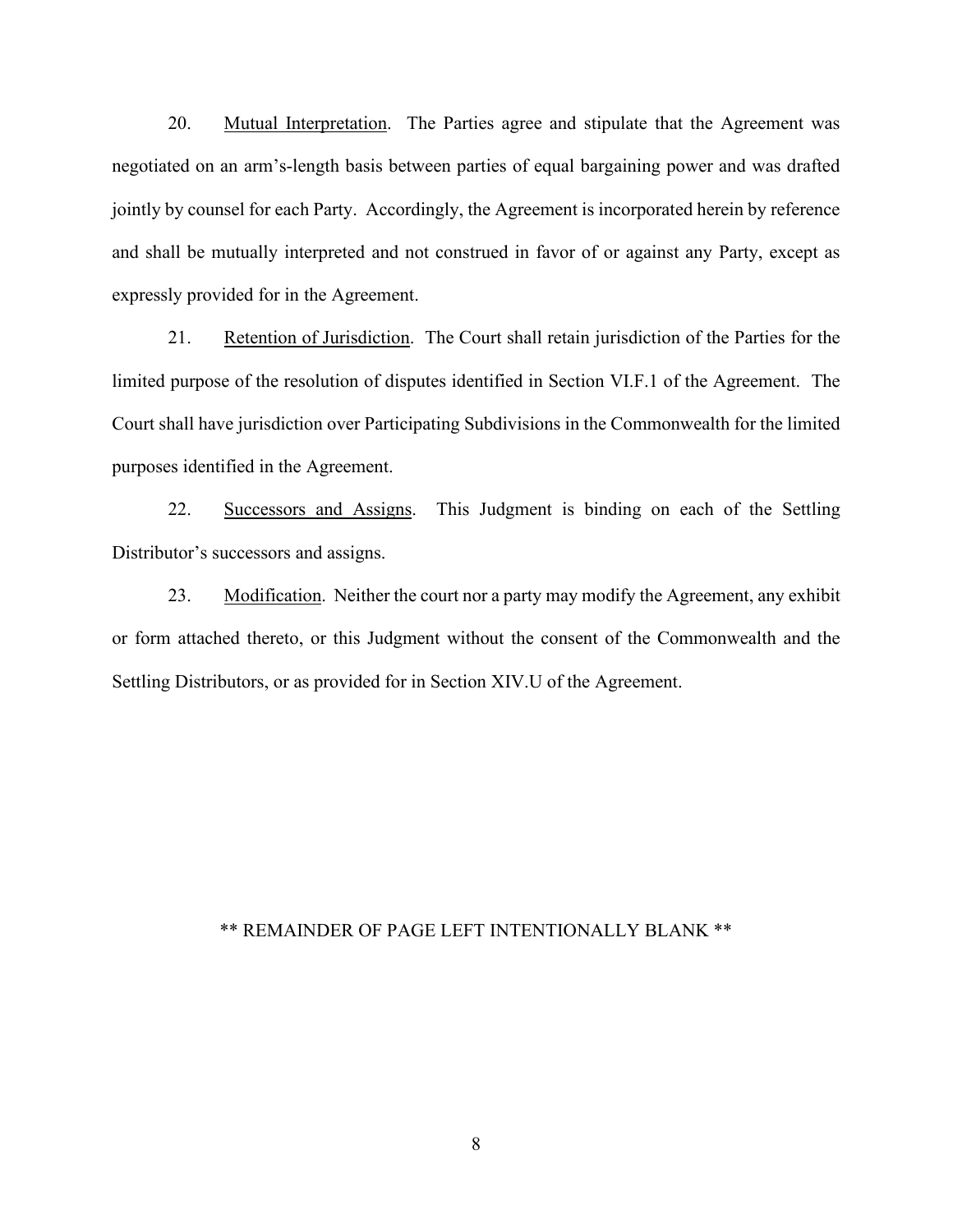**NOTIFY** 

So ORDERED this  $\frac{3}{100}$  day of  $\frac{104}{100}$ , 2022.

JUSTICE, SUPERIOR COURT Furus,

# APPROVED, AGREED TO AND PRESENTED BY THE PARTIES THROUGH THE UNDERSIGNED ATTORNEYS ACTING WITH THEIR AUTHORITY:

COMMONWEALTH OF MASSACHUSETTS By its Attorney MAURA HEALEY ATTORNEY GENERAL

Gillian Feiner, BBO #664152 Senior Enforcement Counsel Health Care & Fair Competition Bureau Office of the Attorney General One Ashburton Place Boston, Massachusetts 02108 617-680-8297 gillian.feiner@mass.gov

April 28, 2022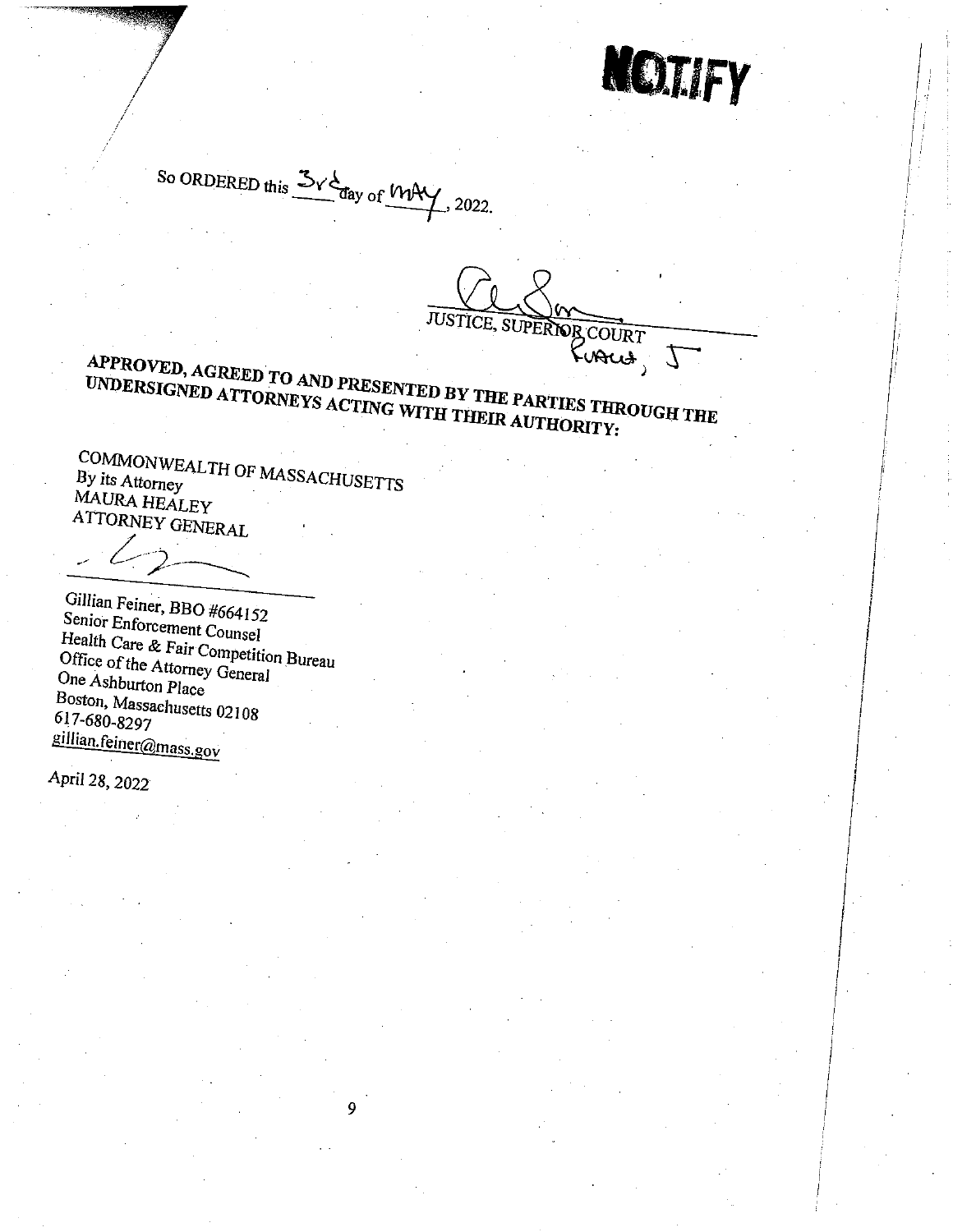So ORDERED this \_\_\_\_\_ day of \_\_\_\_\_\_\_, 2022.

#### JUSTICE, SUPERIOR COURT

# **APPROVED, AGREED TO AND PRESENTED BY THE PARTIES THROUGH THE UNDERSIGNED ATTORNEYS ACTING WITH THEIR AUTHORITY:**

COMMONWEALTH OF MASSACHUSETTS By its Attorney MAURA HEALEY ATTORNEY GENERAL

Gillian Feiner, BBO #664152 Senior Enforcement Counsel Health Care & Fair Competition Bureau Office of the Attorney General One Ashburton Place Boston, Massachusetts 02108 617-680-8297 [gillian.feiner@mass.gov](mailto:gillian.feiner@mass.gov)

April 28, 2022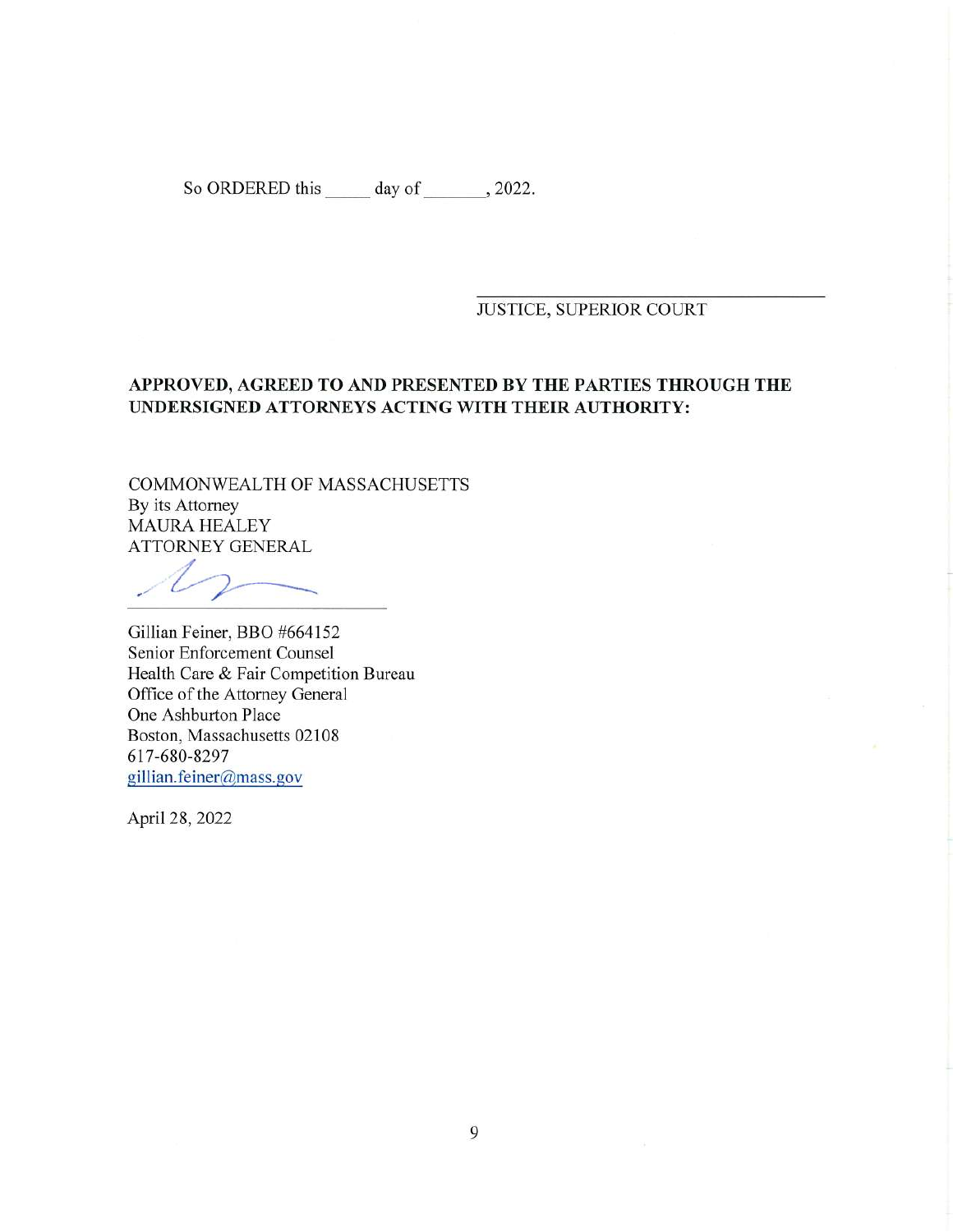# FOR DEFENDANT MCKESSON CORPORATION

MIRICK O'CONNELL

John O. Mirick (BBO # 349240) MIRICK O'CONNELL 100 Front Street Worcester, MA 01608-1477 jmirick@mirickoconnell.com Tel: (508) 860-1550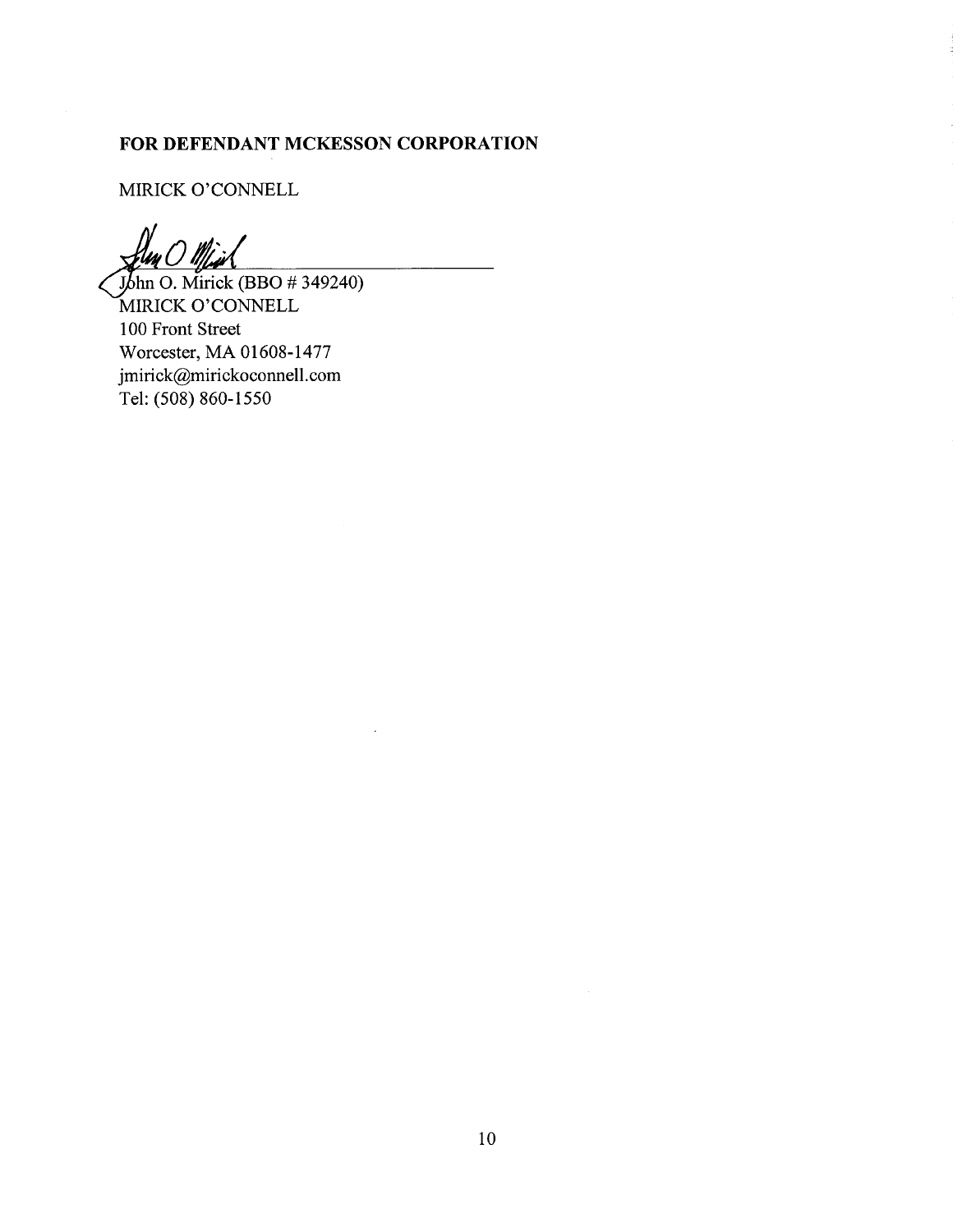# AMERISOURCEBERGEN CORPORATION,

By its attorneys,

 $\overline{\phantom{a}}$ 

Mark B. Rosen, BBO # 669619 PIERCE ATWOOD LLP 100 Summer Street, 22nd Floor Boston, Massachusetts 02110 (617) 488-8100 mrosen@pierceatwood.com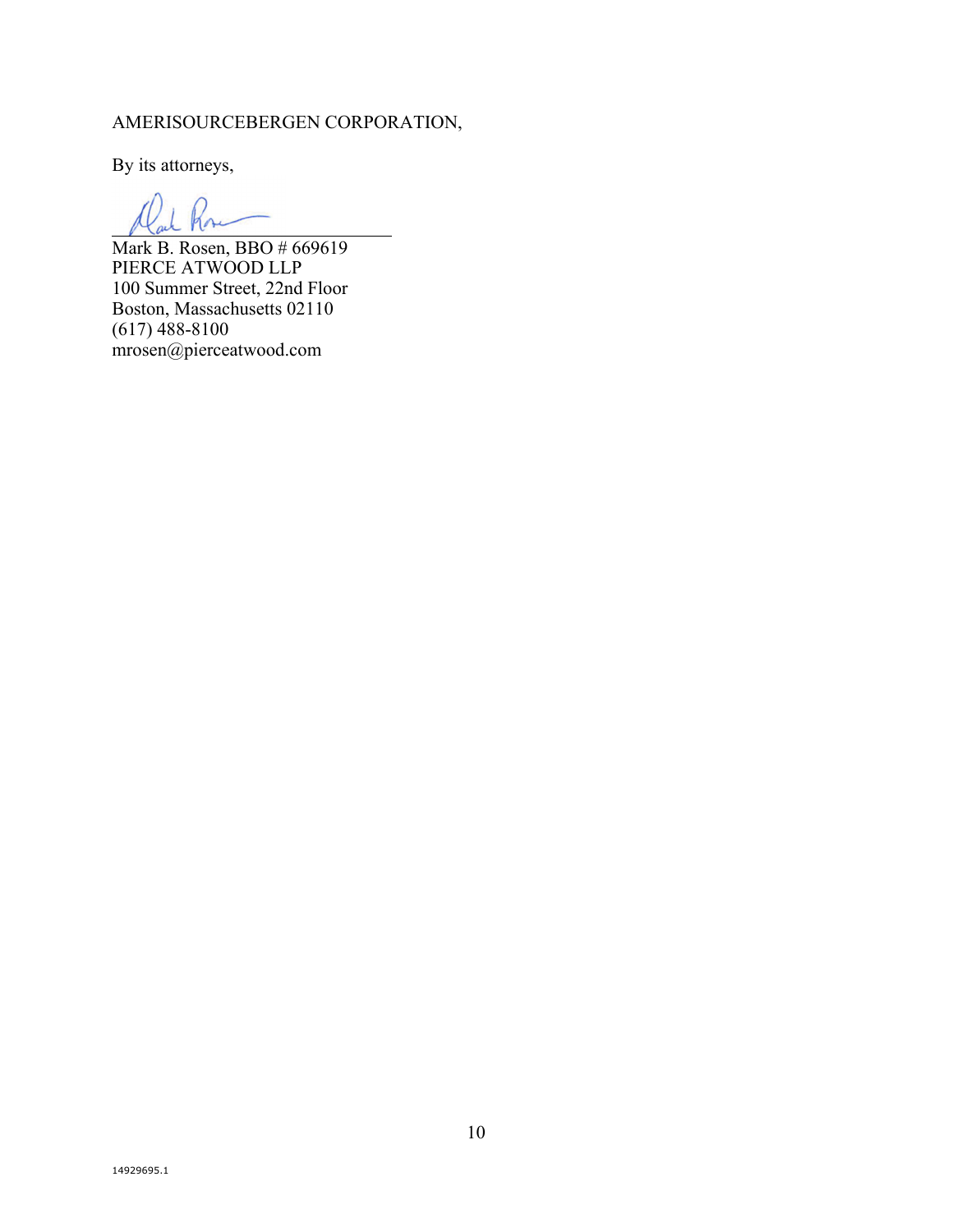# FOR DEFENDANT CARDINAL HEALTH, INC.

Nal 7

Nelson G. Apjohn (BBO # 020373) Dawn M. Curry (BBO # 647188) Michael J. Leard (BBO # 681468) Nutter McClennen & Fish LLP 155 Seaport Blvd Boston, MA 02210 Tel.: (617) 439-2747 napjohn@nutter.com dcurry@nutter.com mleard@nutter.com

Counsel for Defendant Cardinal Health, Inc.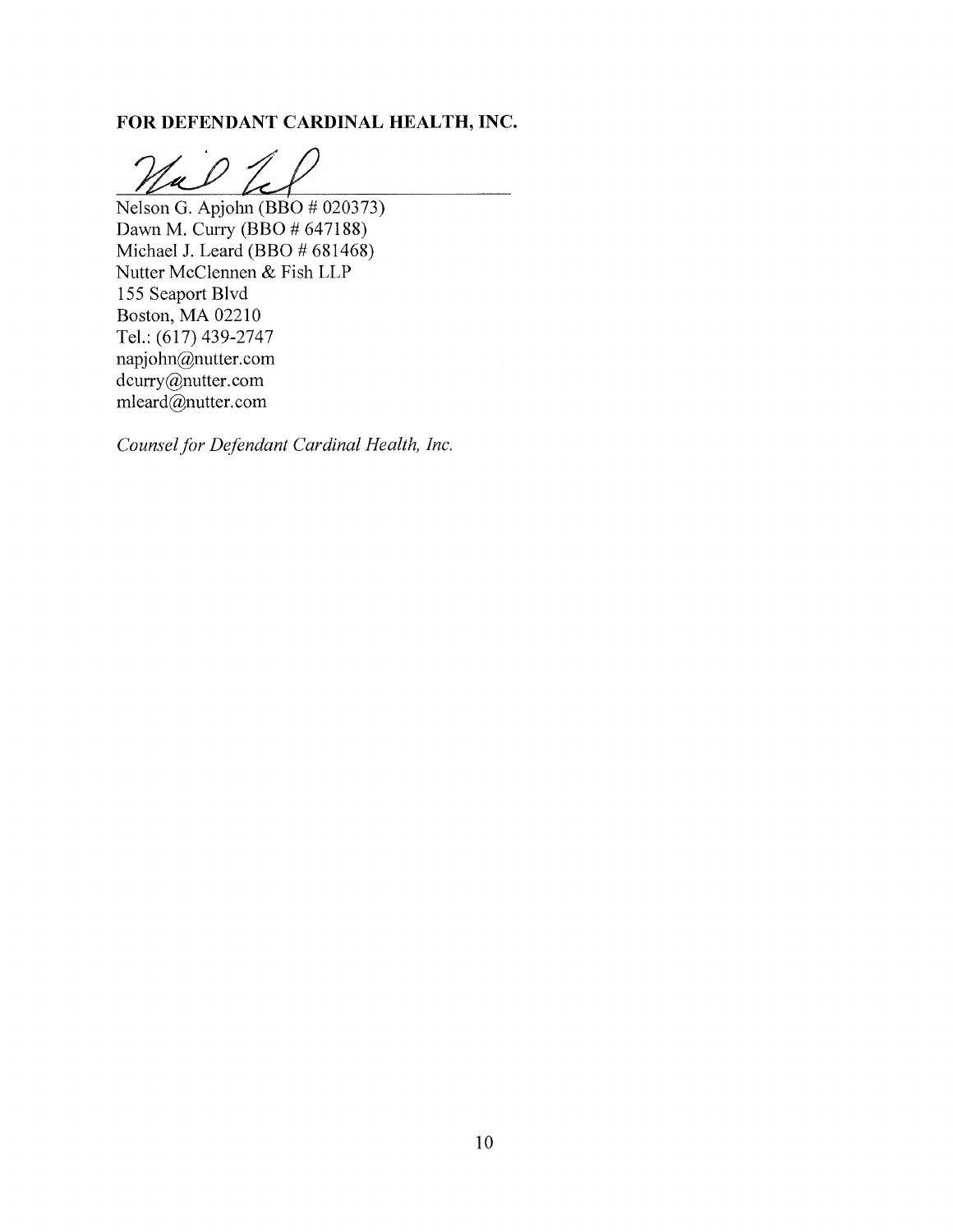#### COMMONWEALTH OF MASSACHUSETTS

Suffolk, ss.

**SUPERIOR COURT** C.A. No. 2284-CV-00926-B

### COMMONWEALTH OF MASSACHUSETTS, Plaintiff

 $\mathbf{v}$ .

CARDINAL HEALTH, INC., MCKESSON CORPORATION, AND AMERISOURCEBERGEN DRUG CORPORATION,

Defendants.

#### PROROSRDI ORDER ALLOWING COMMONWEALTH'S ASSENTED-TO MOTION **CONSENT JUDGMENT** ОF FOR

This Court, having considered the Commonwealth's Assented-to Motion for Entry Of Consent Judgment, hereby GRANTS the relief requested therein. The Consent Judgment submitted by the parties is hereby ENTERED.

So ORDERED.

 $_{\text{May}}$  3, 2022

Justice of the Superior Court Land